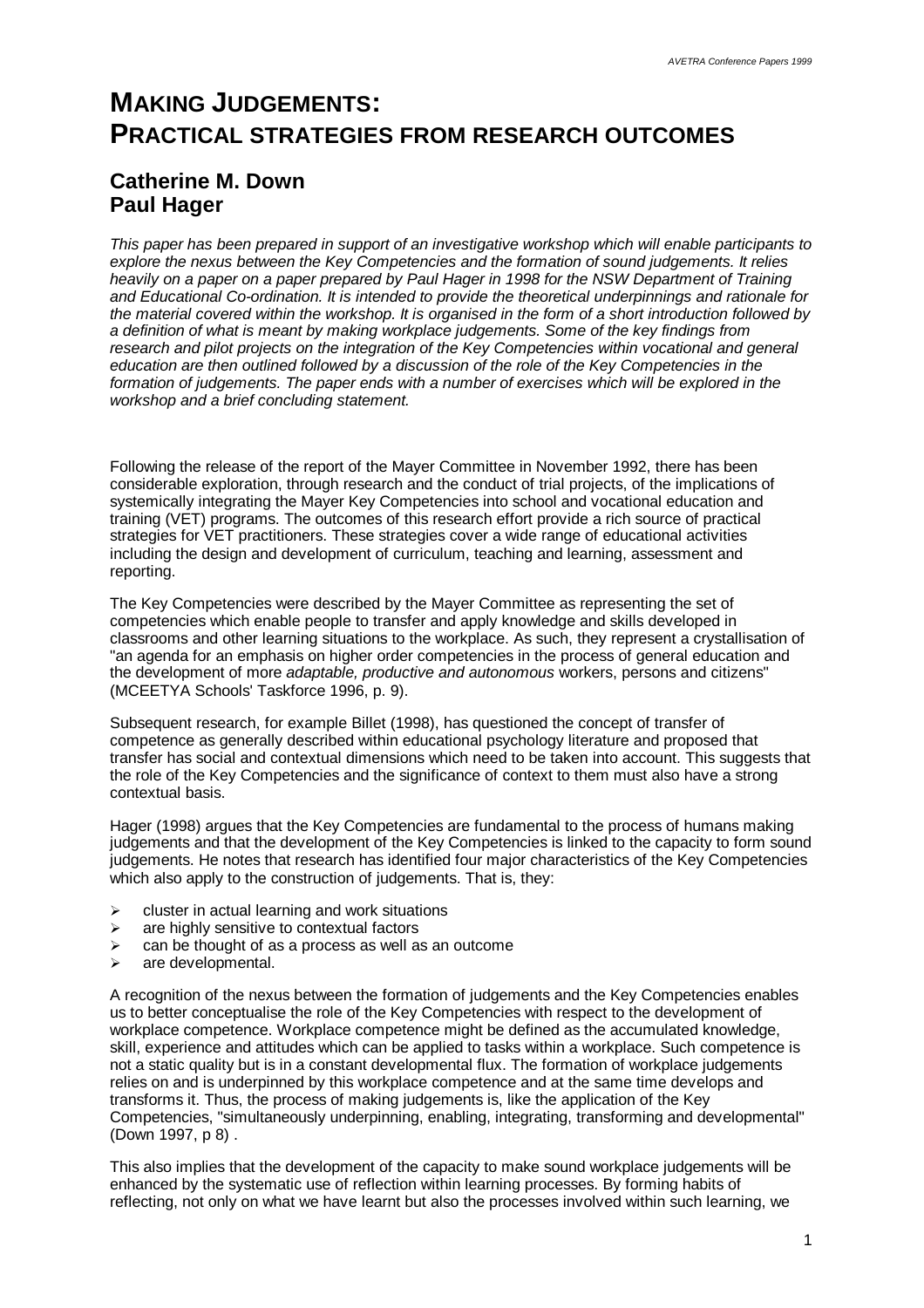are able to strengthen such learning. The Key Competencies are both necessary for this process and enhanced by it.

This workshop provides participants with the opportunity to explore the process of making workplace judgements and the role of the Key Competencies within this process. The activities undertaken will also assist participants to recognise the double loop learning gained through systematic reflection on the process. By making explicit the elements within cognitive processes, we are able to enrich the outcomes and enhance our competence, especially with respect to the making of judgements.

## **Making workplace judgements**

Judgement involves deciding what to believe or do by taking into account a range of relevant factors and acting accordingly (Hager 1998, p. 7). The making of judgements involves identifying and valuing relationships between factors and the context within which the judgement is made. The Key Competencies provide the cognitive tools for establishing and applying such relationships.

Sound judgements take into account the particular circumstances in which they are made. That is, they are contextually sensitive. This contextual basis is reflected in the emphasis placed within workplaces on experience, commonsense and nous. Sound judgements require the ability to differentiate the nuances of meaning which exist within particular workplaces, to express ideas and information in communicative forms compatible with such workplaces, to collect, analyse and organise workplace data and information and to recognise the social, cultural and political organisations and structures which impact on work situations.

Lipman (1991) sees judgement as central to effective thinking. He argues that, if inquiry is the process through which thinking is learnt, then the product of effective inquiry is judgement. He defines "thinking as a process of finding or making connections and disjunctions" (p. 159). Such connections and disjunctions are the relationships which are the objects of judgement.

In considering the development of the capacity for making sound judgements, three orders of judgements need to be considered. These are:

### **Generic judgements**

Such judgements are the most abstract and include judgements of similarity, difference and identity

### **Mediating judgements**

These are less abstract and include judgements of causation, value, fact and relevance

### **Culminating judgements**

These are the least abstract and apply directly to life situations. These include ethical, social, scientific, technological, professional and aesthetic judgements.

Lipman's view is that the first two orders of judgement underpin culminating judgements, something that he claims has not been widely recognised. Hence the reflective model of educational practice should cultivate the making of all three orders of judgements, since neglect of generic and mediating judgements commonly results in poor or mistaken culminating judgements

Lipman further argues that making judgements is not simply a function - something we do - but a developmental and transformational process. That is, making judgements, like applying the Key Competencies, is both a process and the outcome of that process.

....judgments, unlike skills, are minuscule versions of the persons who perform them. This is so in the sense that each and every judgment expresses the person who makes the judgment and at the same time appraises the situation or world about which the judgment is made. We are our judgments and they are us. This is why the strengthening of my judgment results in the growth and strengthening of myself as a person. (Lipman 1991, p. 171)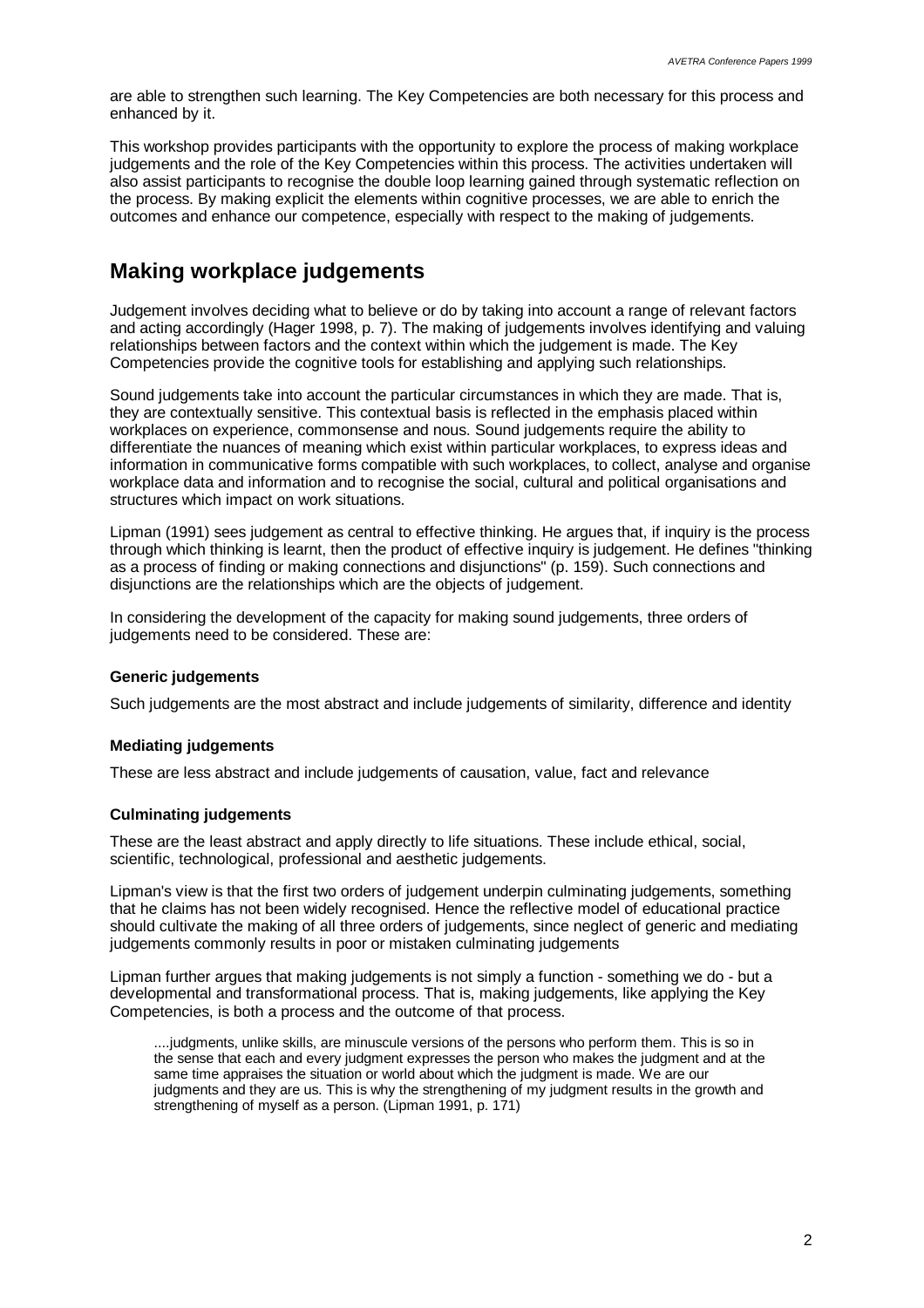# **Characteristics of the Key Competencies**

The main trends and findings from the key competency pilot projects that have been conducted so far in Australia are summarised in a number of recent documents (Ryan 1997; MCEETYA Schools Taskforce Working Group on Key Competencies 1996; Hager, Moy & Gonczi 1997).

The major findings are that the Key Competencies:

- $\geq$  are overlapping and inter-related, rather than discrete processes with their own clearly identifiable performance levels
- $\triangleright$  must be contextualised in authentic or simulated environments
- $\triangleright$  should be viewed both as processes (involving enabling or underpinning knowledge) necessary for higher order learning and workplace performance *and* as outcomes
- $\triangleright$  are developed throughout life and with lifelong relevance
- $\geq$  can be learnt and should be taught
- $\geq$  are implicit in much of existing curricula
- $\triangleright$  should be integrated explicitly and systematically with technical competencies and into all aspects of training
- $\triangleright$  are an effective device to improve and motivate student learning
- $\triangleright$  provide a suitable framework for assessing achievement when statements of course learning outcomes integrate appropriate key competencies
- $\triangleright$  give a desirable explicitness and focus to the idea of the lifelong practical relevance of general education
- $\triangleright$  involve competencies that employers say they want and workers in high performance workplaces actually display

The first four of these findings provide the basis of this paper and its associated workshop as they not only provide the nexus between the Key Competencies and making judgements but they also provide the framework for practical approaches towards teaching and learning for and in vocational settings.

### **1. CLUSTERING OF THE KEY COMPETENCIES**

Following the release of the Mayer Committee's report, it was commonly assumed that the Key Competencies were discrete independent skills each to be taught and assessed singly. For many this type of thinking has apparently been encouraged by acquaintance with the psychological literature on transfer with its emphasis on minimising and controlling variables. However, the research findings such as those of Gonczi et al. (1995), Lilly et al. (1996) and Down et al. (1997) suggest that when any significant unit of work is considered, the Key Competencies occur in complex clusters along with other more specific competencies. Analyses of significant work activities indicate that they typically feature both specific work skills and key competencies (usually more than one) as well as aspects of the particular work context. Thus, work contexts integrate specific skills and Key Competencies. The Key Competencies provide a framework for holistically describing and conceptualising work as a basis for training. If particular units of work can be described without involving the Key Competencies, then the work units are probably being described too narrowly to be useful from a training perspective.

All the major DEETYA-funded research projects on the implementation of the Key Competencies within the VET sector argued against a prevailing myth which viewed the Key Competencies as discrete entities which could be described and taught in isolation and then transferred to new situations. This runs counter to commonly used conventions for describing work in terms of discrete, specific skills. Recent research projects (Gonczi et al 1995, Hager et al 1996, Stasz et al. 1996), demonstrated that specific skills are deployed in a context which typically changes somewhat from work site to work site, from client to client, from order to order, from case to case. The requirement that skilled work take into account changing context will, per se, involve the clustering of specific skills and the Key Competencies within a contextual framework.

Because work is seldom as narrow as task-based competency standards might suggest, the Key Competencies are far from being 'optional extras' in workplace learning and training. If these activities are being carried out well, then they will automatically incorporate and contextualise at least some of the Key Competencies. The same clustering of the Key Competencies both with one another and with more specific skills was identified in research carried out on the inclusion of the Key Competencies within school-based education. Thus, the pilot projects strongly recommended the adoption of holistic, integrative teaching and training orientations.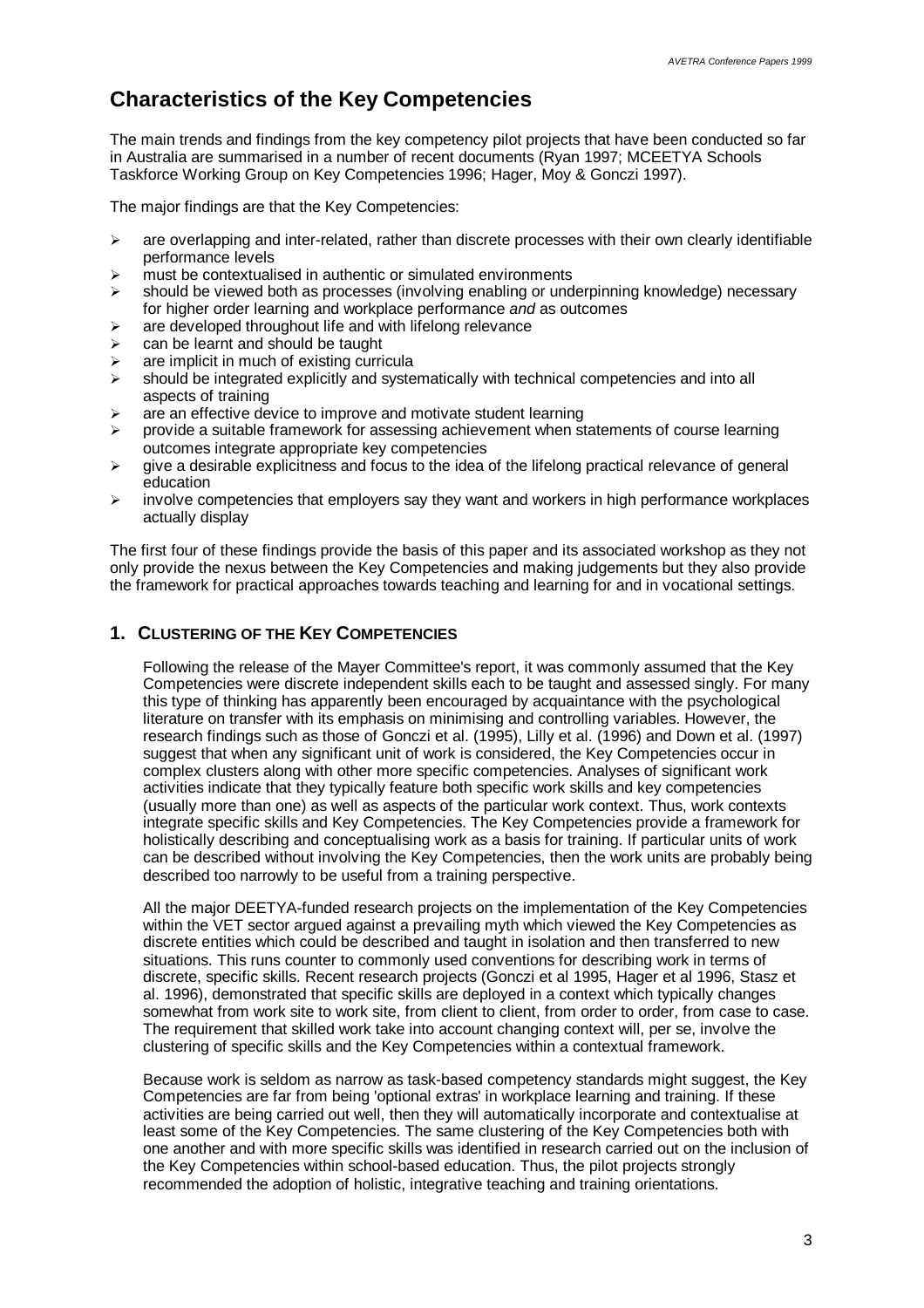### **2. CONTEXTUAL SENSITIVITY OF THE KEY COMPETENCIES**

Recognition of the contextual nature and sensitivity of workplace competence has been institutionalised in the acceptance of enterprise specific competency standards (eg. McDonalds Family Restaurants, Chubb Security) and the contextualisation of industry standards within specific enterprises or sectors of an industry (eg. Parks Victoria, Ford Motor Company). Given the clustering of the Key Competencies with other more specific competencies discussed above, it follows that the context in which they are developed and applied will strongly affect the nature and applications of the Key Competencies. That is, the role of Key Competencies is strongly sensitive to changes in work context. The different forms that the Key Competencies take in different workplace contexts has now been confirmed by both Australian (Gonczi et al. 1995, Hager et al. 1996, Stevenson 1996, Down et al. 1997) and overseas (Stasz et al. 1996) research. Stasz et al. concluded that:

...whereas generic skills and dispositions are identifiable in all jobs, their specific characteristics and importance vary among jobs. The characteristics of problem solving, teamwork, communication, and disposition are related to job demands, which in turn depend on the purpose of the work, the tasks that constitute the job, the organisation of the work, and other aspects of the work context. (p. 102)

The Australian research also found that different combinations of the Key Competencies are required in different industries and occupations. It has been found also that the key competencies are major features of work in workplaces that focus on high performance or high quality products (Field & Mawer 1996, Gonczi et al. 1995).

Noting the contextual sensitivity of the key competencies in classroom and workplace situations, the pilot projects on the implementation of the Key Competencies within the school and VET sectors concluded that teaching and learning methods that appear to work well include critical incident scenarios, problem-based learning, and trainer and trainee assessment tools which integrate the key competencies. Mapping activities and the development of contextualised descriptors were also useful in relating the Key Competencies to workplace training activities and in identifying areas in which the Key Competencies could be used to improve current practices.

### **3. KEY COMPETENCIES AS BOTH PROCESSES AND OUTCOMES**

Field testing has demonstrated that it is helpful to view the Key Competencies as both processes and outcomes. It was found that

.... they all share a common process, where the common features of the key competencies are: establishing a sense of purpose; selecting appropriate strategies; implementing strategies; and evaluation of both the process and the product. (Ryan 1997, p. 15)

Such a finding fits well with the holistic (or integrated) approach to competence which has been widely adopted in Australia. According to this approach, competence is conceptualised in terms of knowledge, abilities, skills and attitudes displayed in the context of a carefully chosen set of realistic occupational tasks which are of an appropriate level of generality. This approach to competence seeks to link general attributes to the context in which these attributes will be employed.

A feature of this integrated approach is that it avoids the problem of fragmentation by selecting key tasks or elements that are central to the practice of the occupation. The main attributes that are required for the competent performance of these key tasks or elements are then identified. When both of these are integrated to produce competency standards, the results capture the holistic richness of the practice of an occupation, including such things as professional judgement. This approach also allows for there being more than one appropriate response in a given situation, as well as for the framing of unique responses to changing contexts.

To focus on the deployment of the attributes (knowledge, attitudes, and skills) to the completion of tasks in contextually sensitive ways, is to focus on the process aspects of competence and what underpins it. Typically, clusters of the Key Competencies feature in these attributes. Alternatively, a focus on the broad range of general and specific tasks that comprise an occupation points to the kinds of outcomes expected of courses that prepare candidates for the occupation. An analysis of these outcomes will show that their achievement logically presupposes a variety of attributes, many of them Key Competencies. Thus Key Competencies, and attributes generally, can be viewed as both processes and outcomes.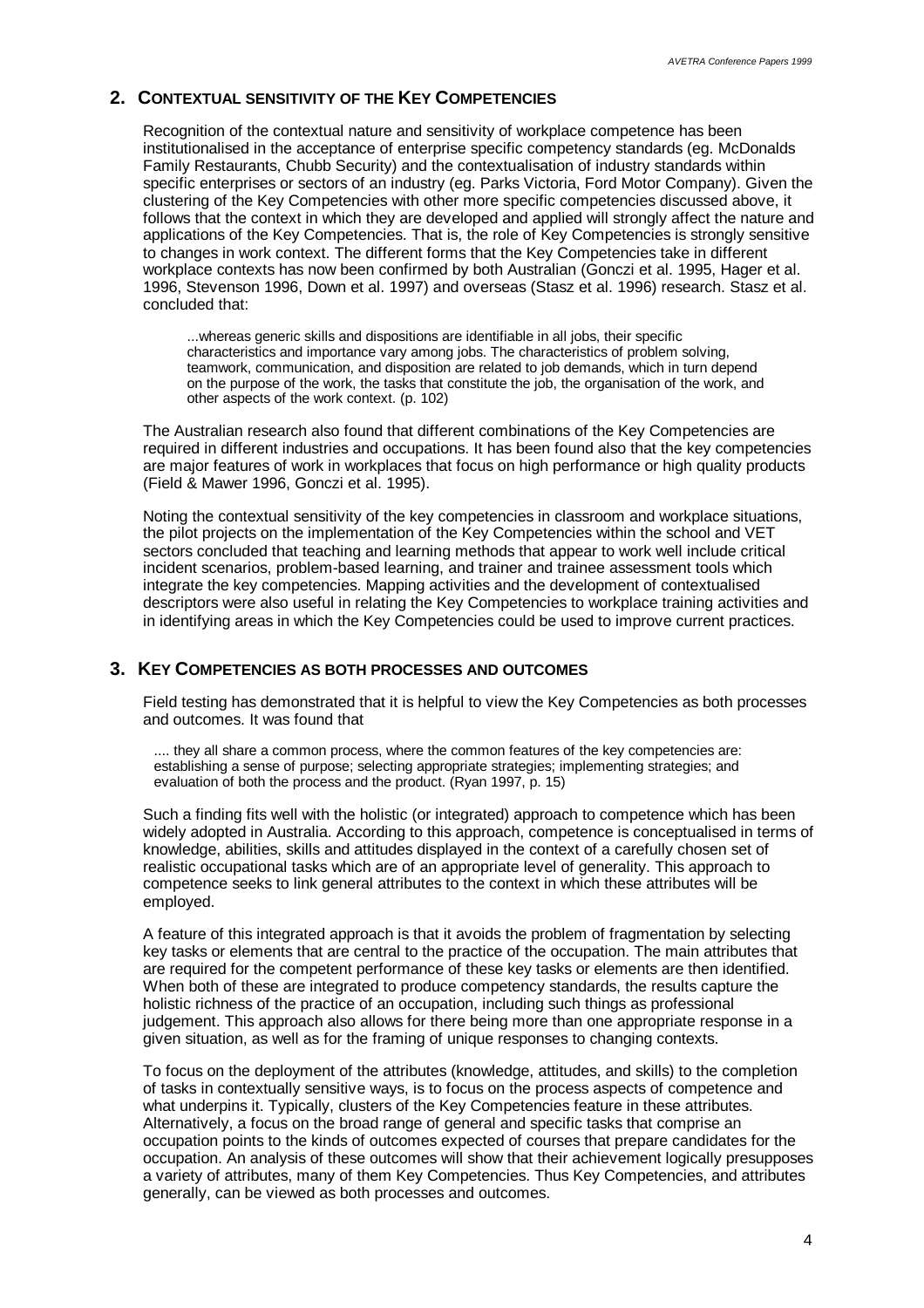### **4. THE DEVELOPMENTAL CHARACTER OF THE KEY COMPETENCIES**

It is important that the acquisition of proficiency in the Key Competencies needs to be seen as a developmental process stretching over a substantial part of the life span. The application of the Key Competencies within work and learning reshapes and transforms our experience and competence in using them. When trainees/apprentices start their employment with a firm, their participation is peripheral and they are seen as only partly legitimate members of that enterprise. The more that trainees/apprentices become full participants in the social and technical world of the enterprise, they apply the key Competencies in more and different ways with an increasing level of complexity within their work performance.

Similarly from the early years of schooling, and even before, learners can be expected to be in situations in which they would be acquiring some basic proficiency in deploying at least some of the Key Competencies, eg. using household microelectronic technology. One outcome of a sound education would be a growing capacity to deploy successfully these competencies in an increasingly diverse range of situations and contexts.

Since sound performance in very many of life's situations centres on successful deployment of suitable combinations of key competencies, the development of the key competencies should become gradually more integrated and holistic as young people move through schooling. Such a staged development of the key competencies would facilitate students' transition to work and other post-school activities.

However, it is crucial that the Key Competencies should be thought of more broadly than in terms of just school and work. These competencies represent a basis for lifelong learning in all kinds of life situations. Rather than being viewed as discrete skills that people learn to transfer, the Key Competencies should be seen as learnt capacities to handle an increasing variety of diverse situations. Thus transfer can be seen as a growth in confidence and adaptability as learners experience increasing success in their deployment of the key competencies to a range of situations. The role of the Key Competencies within such transfer is enabling, transforming and developmental and is related to a growing understanding of how to deal with different contexts. In this way, non-work experiences can benefit workplace performance and vice versa.

### **Role of the Key Competencies in making judgements**

Hager (1998, pp. 8,9) argues (substantially influenced by the 'Essential Elements Statement' contained in the NSW Key Competencies Project report (Ryan 1997, p. 122 - 124)) that in typically making and/or implementing a judgement, people will engage in some or all of the following processes:

### **acquiring an information base for the judgement**

Where necessary, appropriate information will be gathered, evaluated and ordered. This applies both in everyday life (eg. someone thinking of adding an extension to their family home needs to consider dimensions, materials, architectural styles, cost options etc. ) and at work (where information is gathered from clients, patients, customers, policy makers, managers, handbooks, trade manuals, catalogues, co-workers, suppliers, etc.).

#### **communicating what needs to be done, what has been decided or what needs to ascertained clearly and coherently to others**

This will be done in ways that are judged to cater for the type of audience. Where necessary, the communication will be revised and modified to ensure its purpose is achieved. For example, in the workplace, communication with clients, patients, or customers, will be recognisably different from communication with co-workers or fellow practitioners.

#### **planning and organising activities judged suitable to the case**

Priorities will be set to attain goals in a timely and efficient way. The procedures will be modified as they are implemented if changing circumstances require it. This is as true of the planning and organising involved in developing, implementing and monitoring a business plan, as it is of a health profession treating a patient's medical condition or of a motor mechanic repairing a customer's car.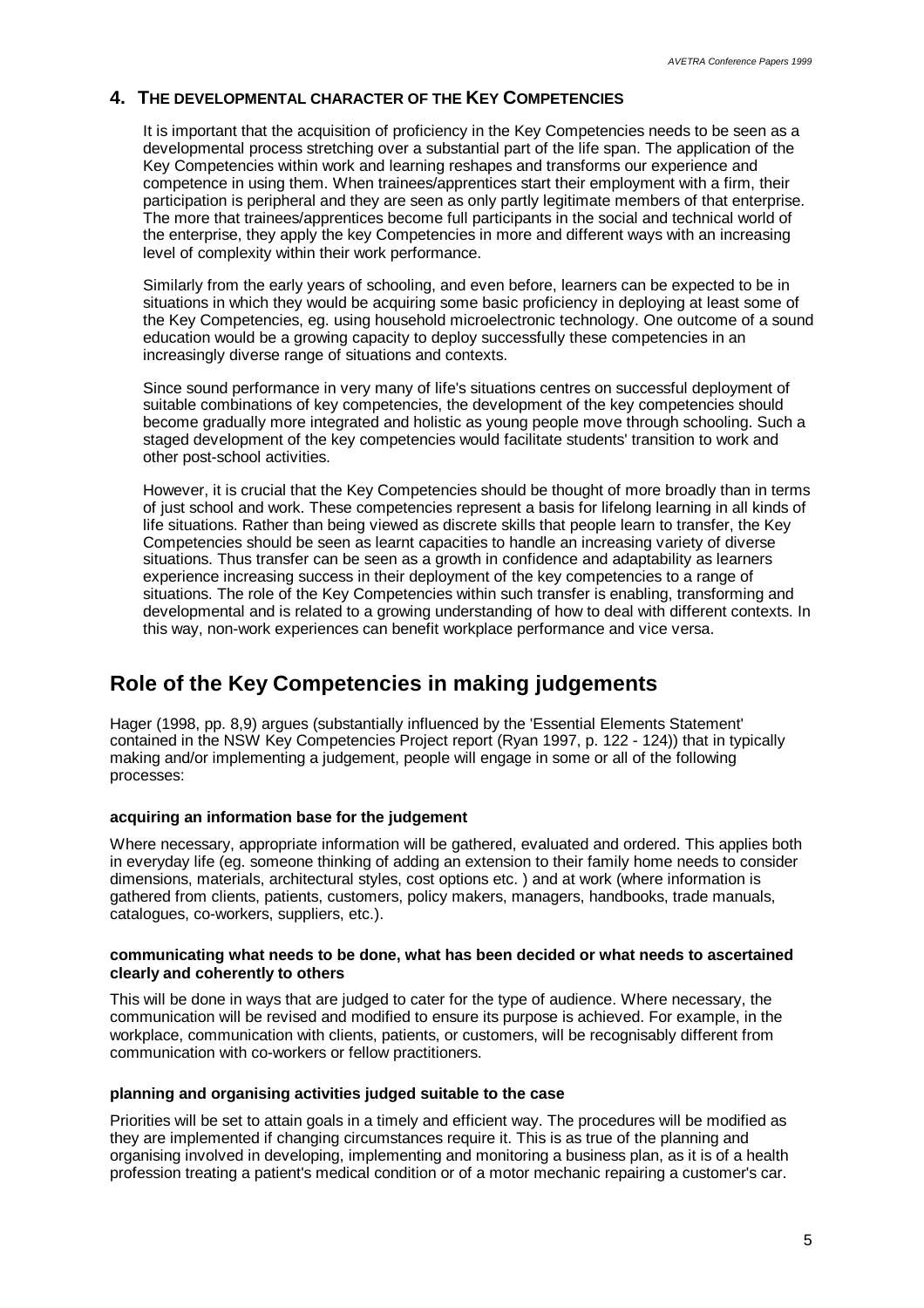#### **working with others and in teams to form and /or to implement the judgement**

Cooperating with others or working in a team are often prerequisites for arriving at a sound judgement; equally they are often important in its implementation, as the examples outlined above show. It is vital that people are clear on what their contribution to the judgement formation or implementation is, and take responsibility for performing accordingly.

#### **using mathematical ideas and techniques in forming and /or in implementing the judgement**

In many instances of judgements being formed and exercised, the judgements are informed by and rely to some extent on appropriate application of mathematical ideas and techniques. For example, monitoring quality processes within a manufacturing environment or in developing budget plans.

### **using technology in forming and /or in implementing the judgement**

Similarly, many instances of judgements being formed and exercised rely on some application of technology. For instance, in designing and implementing preventive and predictive maintenance system the judgements made are informed by and rely to some extent on appropriate application of technology.

#### **solving problems involved in forming and /or in implementing the judgement**

Part of arriving at sound judgements and successfully implementing those judgements is to anticipate and clarify problems that arise and to identify and apply strategies that suitably address the problems.

These considerations indicate how judgements tend to be nested within judgements, ie, the implementation of larger judgements such as adding an extension to a house or repairing a car, involve further judgements along the way, such as whether the building works are on schedule or whether a particular piece of equipment is performing satisfactorily.

### **Workshop exercises**

The following exercises are drawn or adapted from the major DEETYA-funded Key Competencies research reports conducted in New South Wales, Victoria and South Australia. They use participatory learning strategies such as the use of critical incidents, investigative or inquiry-based learning, problem-based learning, project learning and reflection. As such, they are designed to:

- $\triangleright$  contextualise learning
- $\geq$  draw on the experience of other learners to enhance their own and others' understanding
- $\triangleright$  review, praise and reinforce positive achievements
- $\triangleright$  discuss and learn from negative situations
- $\triangleright$  explain how performance is linked to goals within a workplace
- $\triangleright$  help learners think about how their values and actions can affect others
- $\triangleright$  help learners think about other possible viewpoints (such as those of customers, suppliers, colleagues and supervisors)
- $\triangleright$  prepare learners to deal with similar incidents, problems and situations
- $\triangleright$  think about alternative approaches which could be used in the future

All the exercises involve the formation of judgements from a given scenario. As part of the workshop, participants will role play aspects of the scenario, make decisions as to actions which could be taken, reflect on their deliberations and identify the cluster of Key Competencies involved in their recommended actions. In addition, participants will be encouraged to reflect on the Key Competencies used to participate effectively in the workshop exercises.

The workshop will conclude with a plenary session where participants will report back on their deliberations and the insights gained.

### **Conclusion**

The nexus between making judgements provides us with an organising framework for ensuring that the development of the Key Competencies is built into teaching and learning. Although the Key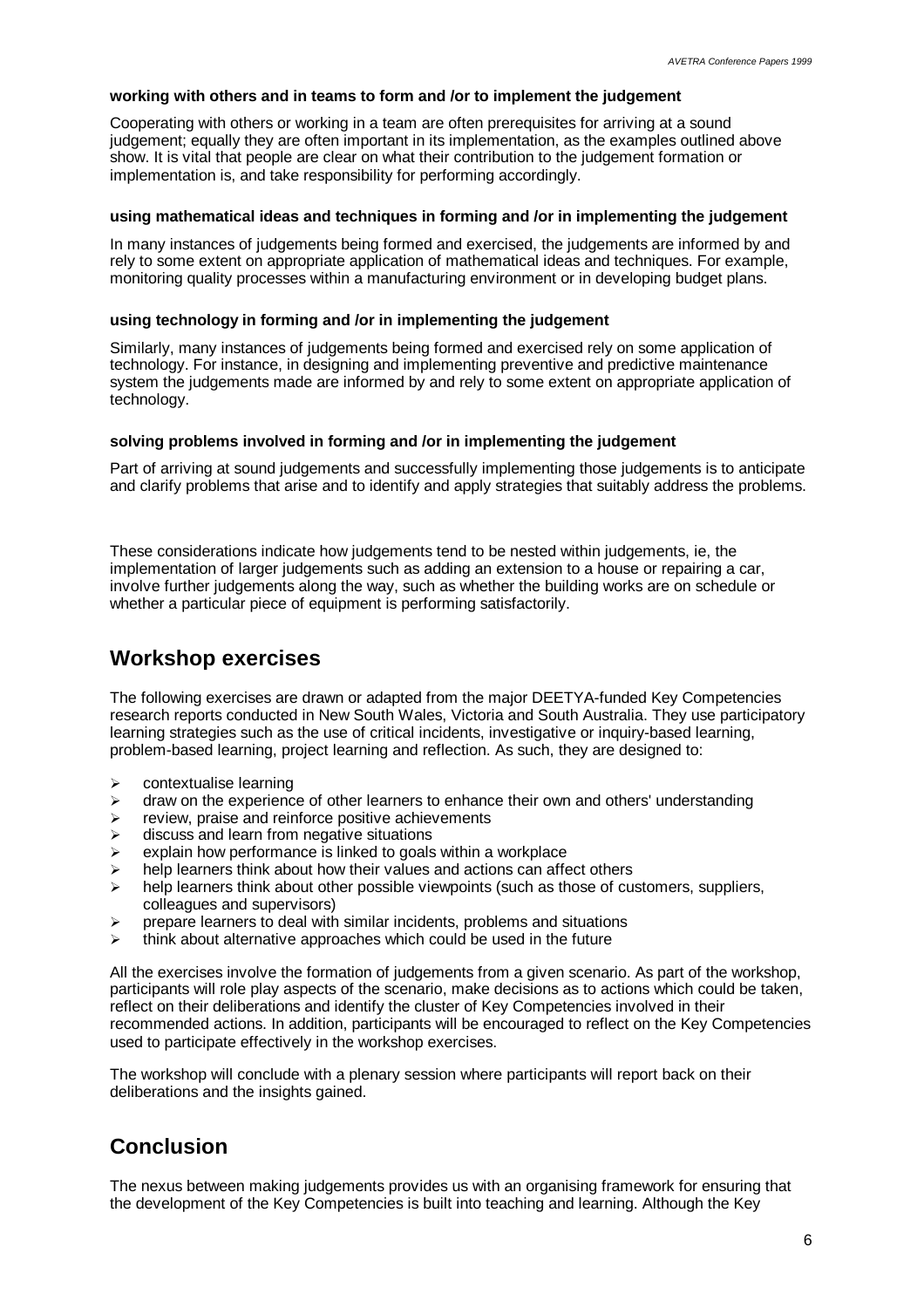Competencies developed within the context of transitions from schooling to work, their application is much broader than this and provide a basis for lifelong learning in all sorts of situations.

In addition, focusing attention on the holistic, integrated, contextual character of the Key Competencies via their central role in human judgement has the effect of advantageously addressing a number of current educational issues. These include the need to:

- $\ge$  enrich competency approaches in general
- $\geq$  give more substance to the notion of lifelong learning
- $\triangleright$  develop effective ways to think about work-based learning.

Such attention needs to be supported within vocational education and training by the use of participative learning strategies and systematic reflection to enable learners to develop and enhance their capacity to make sound judgements in their work, learning and daily life.

### **REFERENCES**

- Billett, S. (1998) *Australian and New Zealand Journal of Vocational Education Research,* 6, 1-25.
- Down, C., Fechner, S. and Lilly, M. (1997) *Tapping into Commonsense and Experience: Using the Key Competencies to enhance workplace practice - research report,* Australian Competency Research Centre, Melbourne.
- Gonczi, A., Curtain, R., Hager, P., Hallard, A. and Harrison, J. (1995) *Key Competencies in On-the-Job Training,* University of Technology, Sydney and the Department of Employment Education and Training, Sydney.
- Hager, P. (1998) NSW Department of Training and Education Co-ordination, Sydney, pp. 28.
- Hager, P., McIntyre, J., Moy, J., Comyn, P., Stone, J., Schwenke, C. and Gonczi, A. (1996) *Workplace Keys: Improving Your Training with the Key Competencies, NSW Department of Training and Education* Coordination and the Commonwealth Department of Employment, Education, Training and Youth Affairs, Sydney.
- Jasinski, M. (1996) *Teaching and Learning the Key Competencies in Vocational Education and Training,* Department of Employment, Education, Training and Youth Affairs, Adelaide.
- Lilly, M. and et al. (1996) *Integrating Key Competencies: Identification and Further Integration of Key Competencies into the Curriculum, Delivery, Assessment and Reporting of Apprenticeships,* Office of Training and Further Education, Melbourne.
- Lipman, M. (1991) *Thinking in Education,* Cambridge University Press, Cambridge.
- MCEETYA Schools Taskforce Working Group on Key Competencies (1996) *Key Competencies: For work, education and life,* Ministerial Council for Education, Employment, Training and Youth Affairs, Canberra.
- Ryan, C. (1997) *NSW Key Competencies Pilot Project Report,* NSW Department of Training and Education Coordination, Sydney.
- Stasz, C., Ramsey, K., Eden, R., Melamid, E. and Kaganoff, T. (1996) *Workplace Skills in Practice,* Rand/National Centre for Research in Vocational Education, Santa Monica, California.

### **Workshop Exercise 1**

### **WE1 Scenario**

We have all witnessed or been involved in workplace accidents on at least a minor scale. In this scenario, a particular accident is selected and discussed so as to form judgements as to its cause and the appropriateness of the action taken to handle the situation and to prevent its re-occurrence.

Group participants take the roles of a safety committee looking into a workplace accident that has occurred. One member of the group reports on the incident and the others (in the role of union rep, OH&S Manager, Supervisor, Area Manager etc.) ask questions as to the accident, its cause(s), effects and the prevention measures which have been adopted to prevent its re-occurrence are discussed.

### **Hint**

Use a real incident. The person reporting should have been a spectator to (or well informed about) the accident and know what actions were taken after the incident.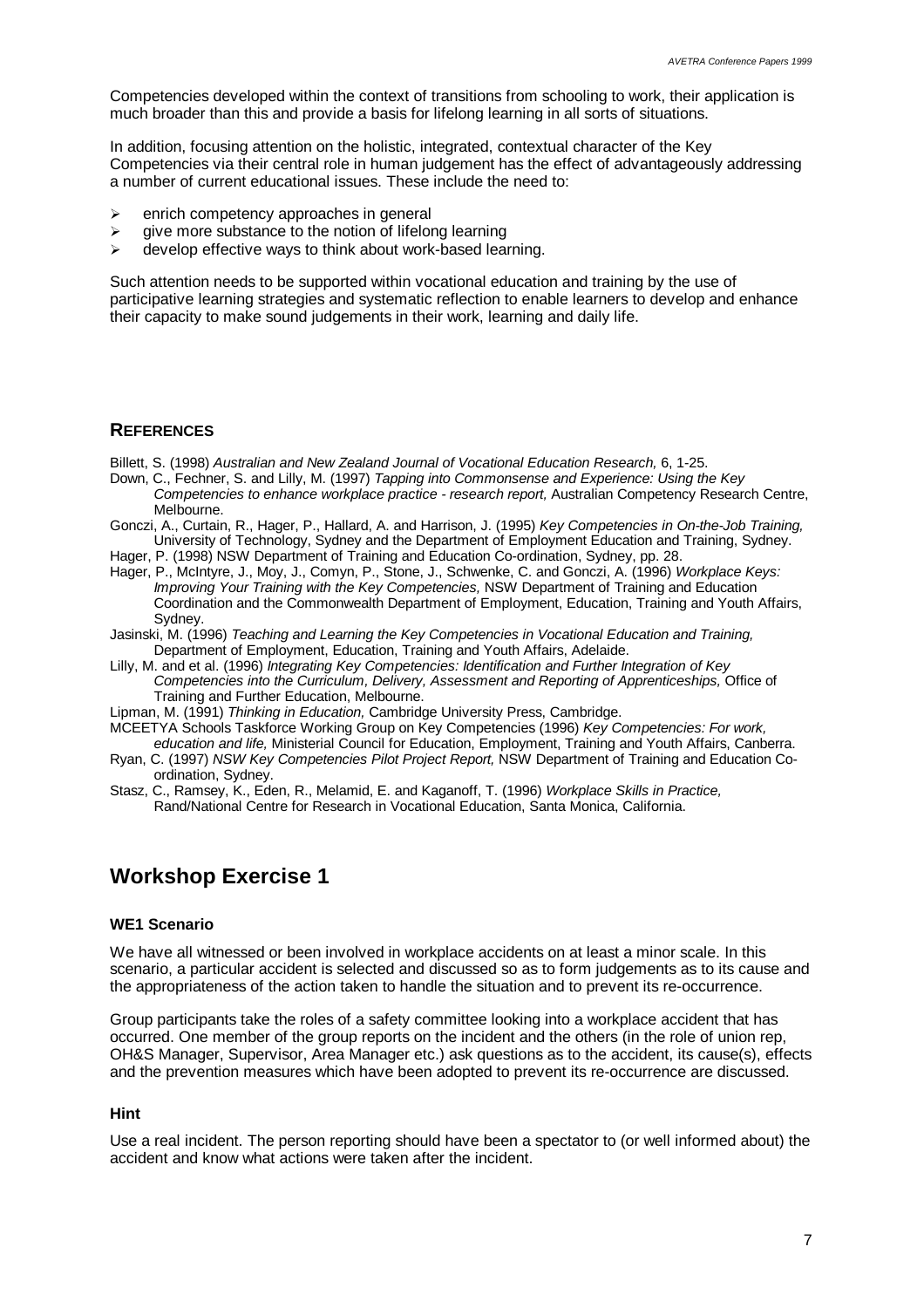### **Activity**

- 1. Describe the witnessed accident and the actions which were taken as a consequence of it.
- 2. Identify why the incident occurred.
- 3. Review how key people handled the situation:
	- $\triangleright$  note instances of sensitive and constructive behaviour to ensure that morale and teamwork aren't damaged
	- $\triangleright$  consider different ways of handling the situation.
- 1. Identify the judgements which were made during and after the incident and which of the following Key Competencies were applied:
	- $\ge$  collecting, analysing and organising information
	- $\ge$  communicating ideas and information
	- $\triangleright$  planning and organising activities
	- $\triangleright$  working with others and in teams
	- $\triangleright$  using mathematical ideas and techniques
	- $\triangleright$  solving problems
	- using technology.

### 1. Discuss:

- $\triangleright$  what positive elements could be applied to other situations?
- $\triangleright$  what could be done differently next time, why and the likely outcomes?
- $\triangleright$  what judgements have you as a group made during this exercise and which of the Key Competencies were used in this process?

### **Workshop Exercise 2**

### **WE2 Scenario**

A common retail strategy is to have a display of wares just outside the doorway to a shop. Often these goods are being offered at special prices or it may be a new line. Such displays can also be used to clear stock which has been slow to sell or to entice people into the store.

The staff of the "Clothes-R-US" fashion boutique (the sole fashion store in a small country town) consists of the manager, a permanent senior assistant, a trainee and a number of part-time assistants. At a staff meeting the effectiveness of the current rotation of the stock positioned at the store entrance during weekend trading is to be discussed. The senior assistant notes that there has been some complaints from older customers that young people hang around the display and obstruct the doorway. The trainee seeks clarification of what the purpose of the display is.

### **Activity**

- 1. Describe the purpose(s) of the display.
- 2. Identify problems which have occurred and how these might be resolved or minimised. Note any conflicts of interest.
- 3. Review how key people have handled the situation:
	- $\triangleright$  note strategies used to relate negative incidents sensitively and constructively so that morale and teamwork aren't damaged
	- $\triangleright$  consider different ways of handling the situation
- 1. Identify the judgements which were made during the discussion and identify which of the following Key Competencies were used in the formation of these judgements:
	- $\ge$  collecting, analysing and organising information
	- $\geq$  communicating ideas and information
	- $\triangleright$  planning and organising activities
	- $\triangleright$  working with others and in teams
	- $\triangleright$  using mathematical ideas and techniques
	- $\triangleright$  solving problems
	- $\triangleright$  using technology.

### 1. Discuss:

- what positive elements could be applied to other situations?
- $\triangleright$  what could be done differently next time, why and the likely outcomes?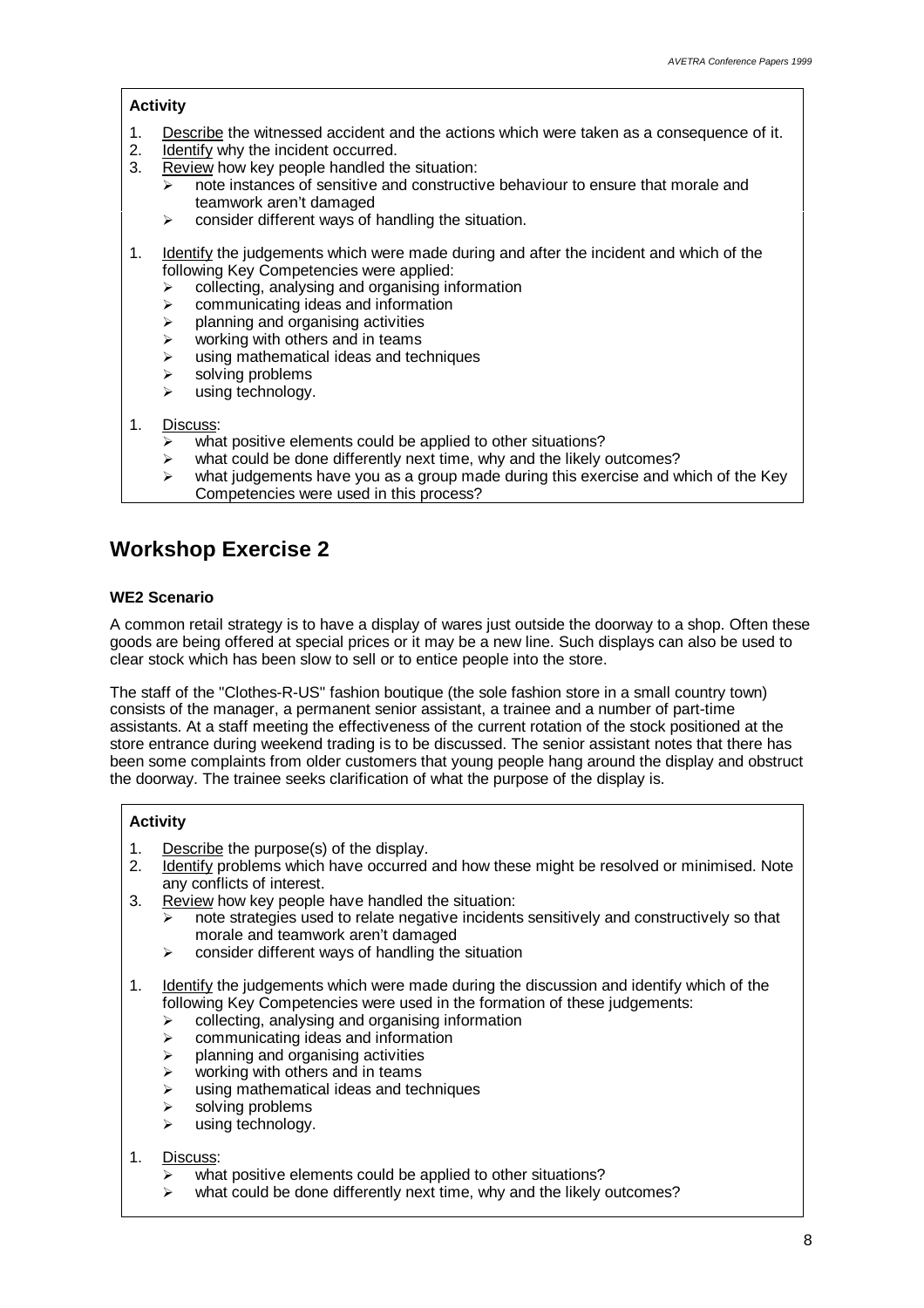# **Workshop Exercise 3**

### **WE3 Scenario**

A trainee hairdresser meets with her first "customer from hell". She is encouraged by the salon owner to watch how the more experienced staff deal with the customer's demands and complaints. During a lull in work activities shortly afterwards, the staff gather round and the trainee is encouraged to work through the following steps assisted by more experienced members of the salon staff.

### **Activity**

Role play this impromptu meeting by contributing other incidents of "customers from hell" and the successful strategies which have been employed

- 1. Describe the behaviour of the customer.
- 2. Identify why the incident occurred.
- 3. Review how key people handled this and similar situations:
	- $\overline{\triangleright}$  note strategies used to deal with the customer sensitively and constructively so that customer satisfaction and staff morale and teamwork aren't damaged
	- $\ge$  consider different ways of handling the situation
- 1. Identify the judgements which were made by experienced staff to deal with such situations and identify which of the following Key Competencies were important:
	- $\ge$  collecting, analysing and organising information
	- $\triangleright$  communicating ideas and information
	- $\triangleright$  planning and organising activities
	- $\triangleright$  working with others and in teams
	- $\geq$  using mathematical ideas and techniques
	- $\triangleright$  solving problems
	- $\triangleright$  using technology.
- 1. Discuss:
	- $\overline{w}$  what positive elements could be applied to other situations?
	- what could be done differently next time, why and the likely outcomes?

# **Workshop Exercise 4**

### **WE4 Scenario**

This scenario is concerned with the need for retail staff to be able to process a sale quickly, efficiently and accurately. For many retail outlets, the majority of transactions tend to be concentrated during the lunch period. This means that trainees often encounter difficult or unfamiliar transactions during these busy periods. The following scenario and questions help learners to explore the issues concerned and to develop improved strategies for dealing with customers

You have a queue of five customers and the first customer wishes to cancel a lay-by. It has been a week since you have had to process a similar transaction and you have difficulty remembering the steps involved.

The other four customers are restless and are showing signs of impatience. One customer has expressed her hope that the wait is not too long as she has only a short lunch period in which to shop.

### **Activity**

As a group, discuss what you think the trainee should do to process the cancellation quickly and keep all five customers contented? Look at the following approach and work through the following questions.

Suggested Approach o acknowledge all of the customers